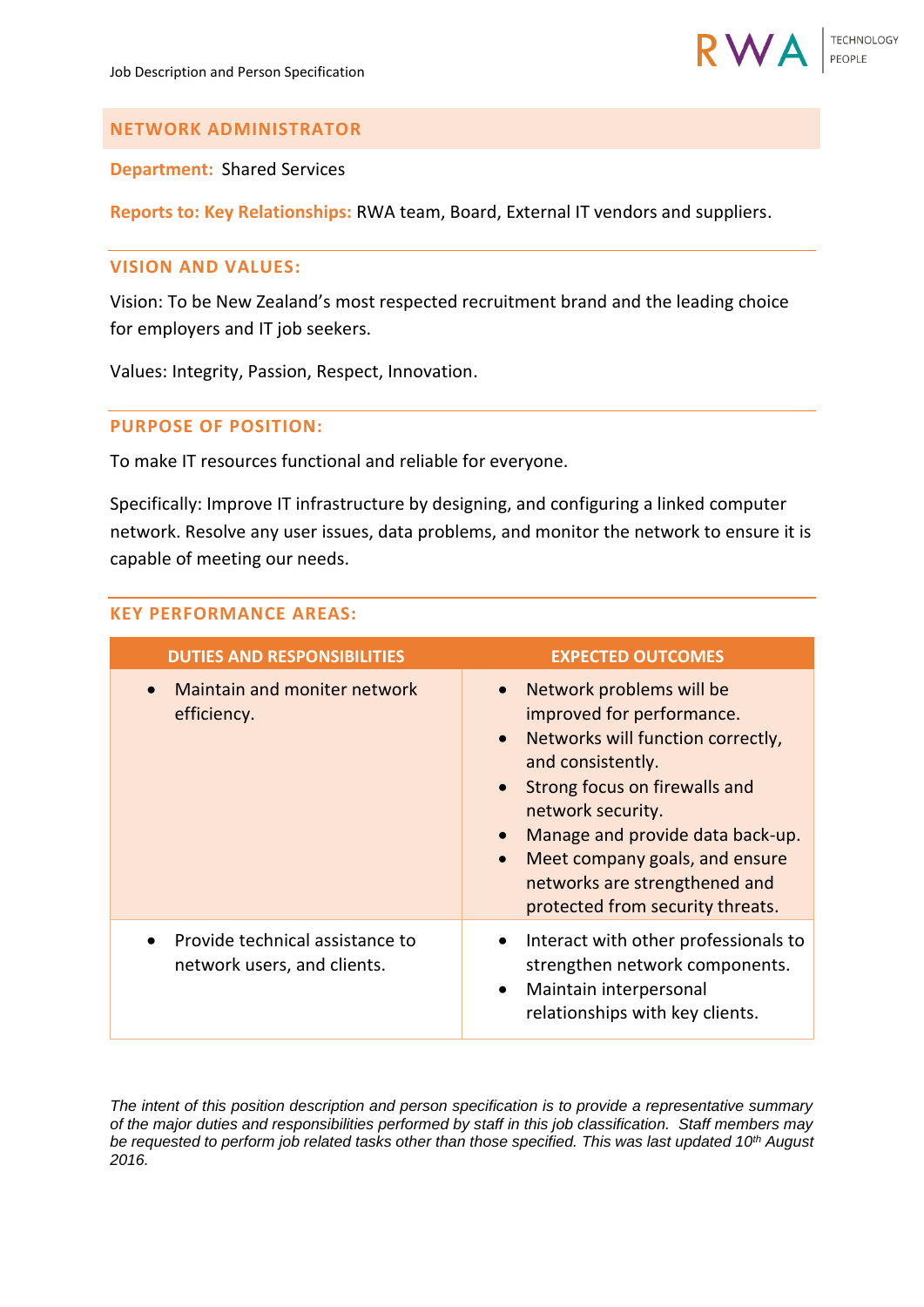

|                                                                               | Incidents and problems are<br>$\bullet$<br>identified and resolved promptly<br>to a satisfactory level.<br>Stakeholders are kept informed of<br>$\bullet$<br>progress until problem resolved. |
|-------------------------------------------------------------------------------|-----------------------------------------------------------------------------------------------------------------------------------------------------------------------------------------------|
| Collaborate with IT professionals<br>to maintain standards and<br>procedures. | Active participant in internal<br>$\bullet$<br>professional development<br>workshops.<br>Attends industry association<br>$\bullet$<br>events.                                                 |
| Role models Health and Safety<br>standards.                                   | Committed to ensuring own safety<br>$\bullet$<br>and that of others.                                                                                                                          |

#### **QUALIFICATIONS AND EXPERIENCE:**

| <b>ESSENTIAL</b>                                                                                                                                                                                                                                                                                                                                                                                                                                                                                                                                                                                                                                                                                               | <b>GOOD TO HAVE</b>                                                                                                                                                                                                                                               |
|----------------------------------------------------------------------------------------------------------------------------------------------------------------------------------------------------------------------------------------------------------------------------------------------------------------------------------------------------------------------------------------------------------------------------------------------------------------------------------------------------------------------------------------------------------------------------------------------------------------------------------------------------------------------------------------------------------------|-------------------------------------------------------------------------------------------------------------------------------------------------------------------------------------------------------------------------------------------------------------------|
| A complete knowledge of Gigabit<br>Ethernet topology interfacing with<br>network IP phone systems.<br>A tertiary level qualification in<br><b>Business, Science, Information</b><br>Sciences, Engineering, or similar.<br>Detailed understanding of WAN<br>and LAN environments.<br><b>Experience in System</b><br>Administration.<br>Proven experience in developing<br>network systems; WiFi, installing<br>cables, and routers.<br><b>Devices Project Management.</b><br>Have A+ certification, or other<br>relevant industry qualifications.<br>A full, clean driver's licence.<br>In depth knowledge and<br>experience with Network Security.<br><b>Understand of network</b><br>communications protocol. | Broad knowledge of any Microsoft<br>related technologies: Windows<br>Server. Exchance SQL, Java.<br>SAN administration.<br><b>Experience supporting BAU</b><br>$\bullet$<br>continuity and disaster recovery<br>processes.<br>Cisco qualifications are desirable. |

*The intent of this position description and person specification is to provide a representative summary of the major duties and responsibilities performed by staff in this job classification. Staff members may be requested to perform job related tasks other than those specified. This was last updated 10th August 2016.*